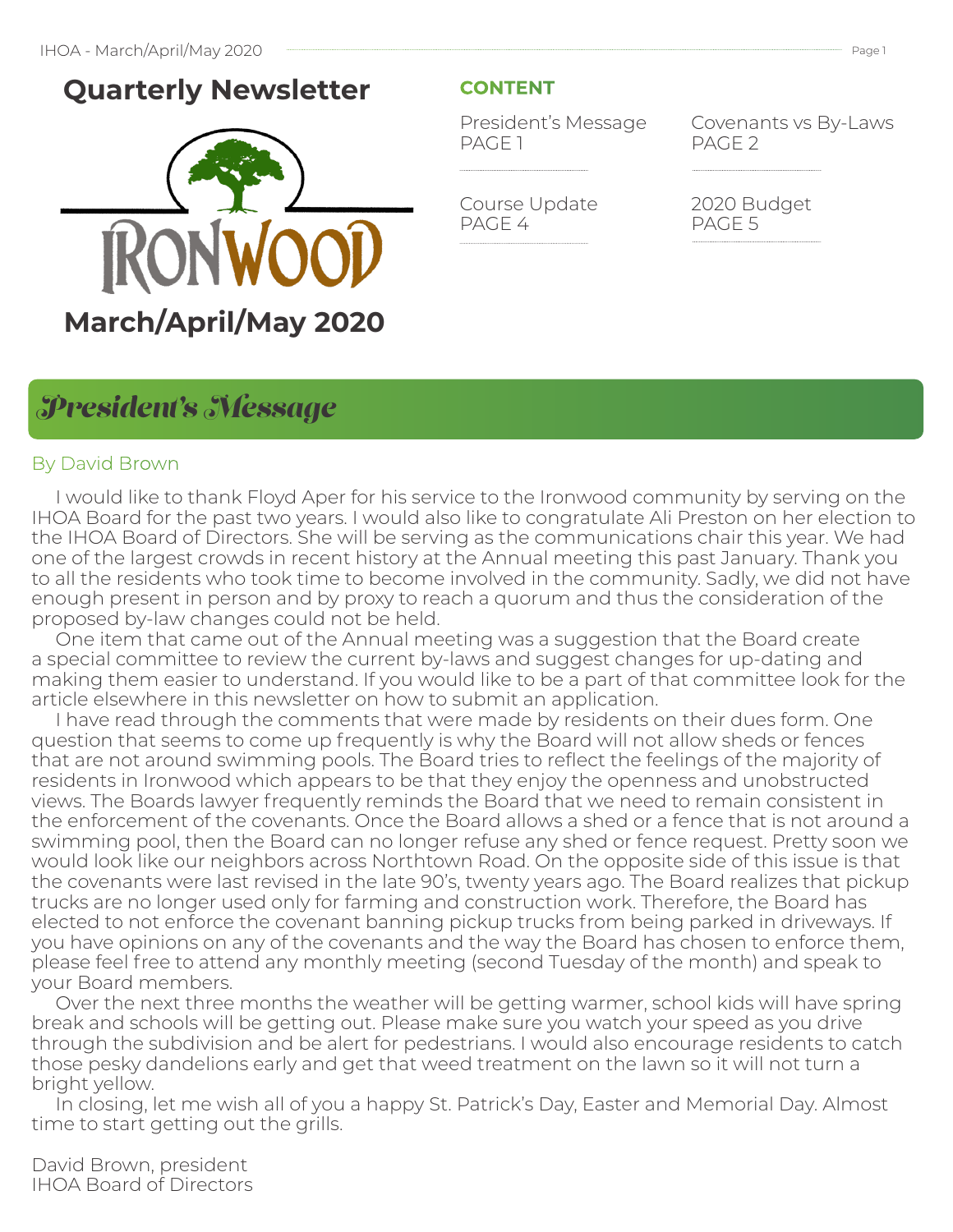# *Covenant Reminders* By Susan Parrent

*Snow Removal 1*

Thank you to the homeowners who clear the walks and bus stop areas for students and residents during snowy weather. The safety and ease of walking is appreciated. Many would like to say it won't need to be done again this season but we know that might not be on the calendar of Mother Nature!

## *Signs – political, business & organizations 2*

The covenants for Ironwood specify signs on a lot or in the subdivision common areas should not be more than ten (10) square feet in size (slightly larger than a 3'x3' square). **Article 4, Section 4 states:** "No sign of any kind shall be displayed to public view on a lot or the common area without the prior written consent of the Association, except customary name and address signs and lawn signs of not more than ten (10) square feet in size advertising a property for sale or rent." Please consider before agreeing to allow a sign on your property.

# *Covenants vs. By-Laws*

### By Susan Parrent

 Ironwood is governed by both covenants and bylaws and each category has specific purposes.

 The basic purpose of the **covenants** is to describe the rights, obligations, and limitations of each property owner. The covenants goal is to preserve, protect, and also to enhance the property values of our subdivision. Examples are property use restrictions, maintenance obligations, and property rights.

**By-laws** are the governing section of the association or the "how" the association is to operate. By-laws include frequency of meetings and elections, how board members are elected along with length of term, committees, and quorum requirements. Both categories are

available on the association website, www.ihoa.org.

## *By-Laws Committee*

 During the IHOA Annual meeting in January, there were several questions raised regarding the current by-laws of the Association. At the February Board of Directors meeting, it was decided to create a committee of residents, and at least one Board member (as required in the by-laws), to review the by-laws and to suggest possible updates, clarifications, deletions or changes to those by-laws. Once the committee reports their results to the Board, the Board will meet with their lawyer to fine tune the proposed changes and then present the changes to the residents for their approval.

 This committee is expected to meet 5 or 6 times in the evening over the months of April, May and June to complete their work. If you would like to be considered for this committee, please send an email to David Brown (dbrown@ihoa.org) to let the Board know of your interest. Please include your name, phone number, how long you have lived in Ironwood and a brief statement of why you would like to be on the committee. Be specific with experiences you have had that would contribute to the committee's work.

 The committee will be formed at the March 10th Board meeting so **your application email must be received by Monday, March 9th**, to be considered for the committee. All residents applying for the committee will be notified of who is on the committee by Tuesday, March 17th.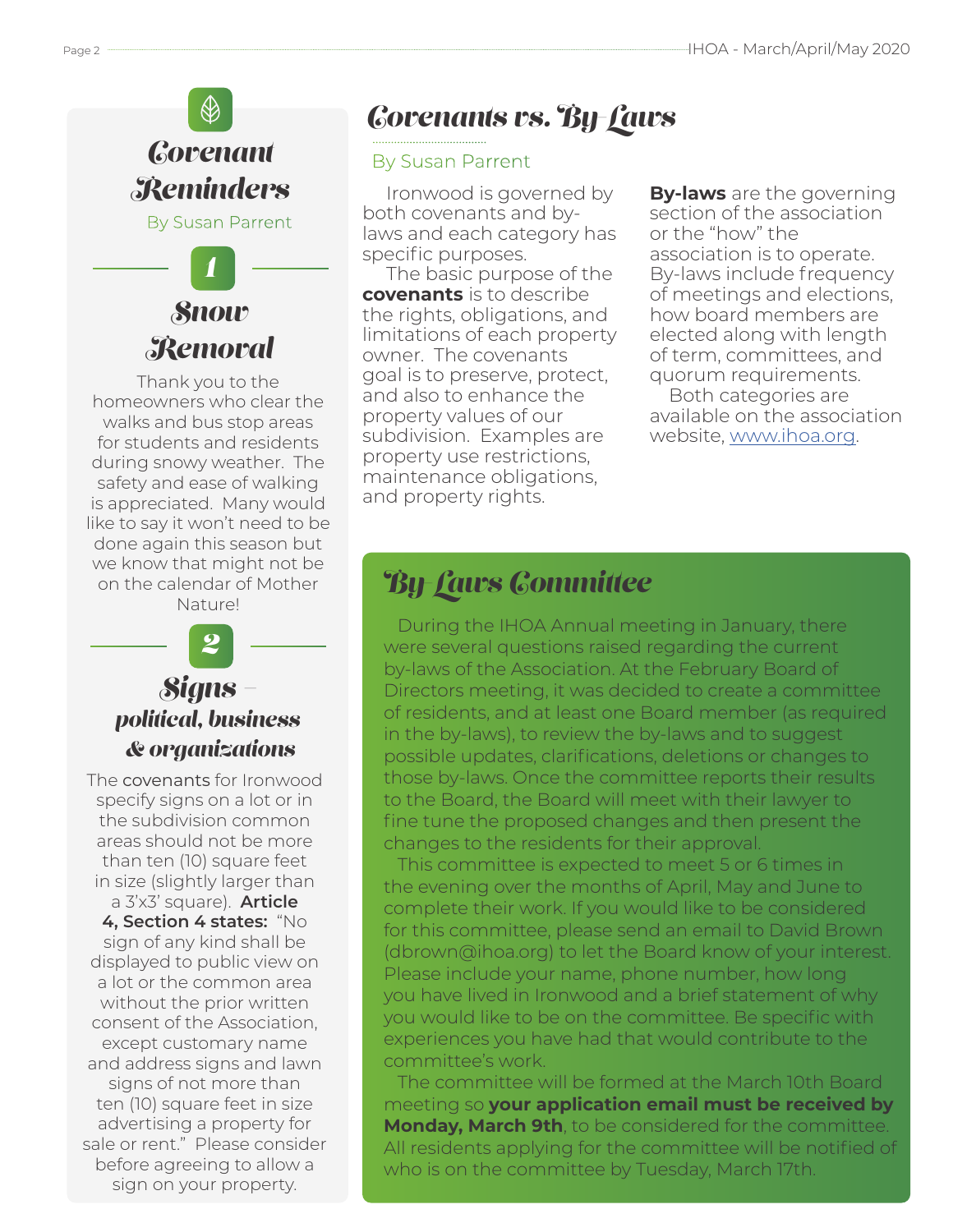# January 2020 - Green Concept Page 3

# *Ironwood Prune Juice Golf League*

### **You are invited to join a great bunch of guys who play a scamble (best position) game on 18 Mondays and 2 Wednesdays from May 4 to September 28 at Ironwood Golf Course. We use the forward (red) tee areas.**

In 2018 we had 84 regular players plus 26 substitutes on our roster. Using each player's average score or handicap, a player is placed into one of 4 flights: "A", "B", "C", or "D". Each week different "A", "B", "C" and "D" players are teamed up so that every golfer gets to play with all the other golfers in the league at least once per season. This provides you with the opportunity to get acquainted with other players.

Substitutes are used weekly to take the place of absent regular players. We use a shotgun start at 8:00 am. Free coffee and donuts are provided while teams are getting checked in at 7:15 am. Each week 3 team prizes and 6 skill prizes are awarded. On two dates there will be a free catered lunch for all regular and substitute players.

Annual dues of \$25 for regular members, and \$15 for substitutes provide the funds for printing, mailing, prizes, and lunches.

> **If interested in joining the Prune Juice League, contact Charlie Struble (847) 727-3729 or David Brown (309) 451-5829.**



## *Comments from Homeowners*

The Board appreciates everyone who makes comments when returning annual dues along with phone calls and messages received throughout the year. All comments are read and shared. Your diligence in keeping your property in a pleasing and eye appealing condition is observed by others and allows Ironwood to be a desirable subdivision to live. The Board thanks you. Below are a few comments received with dues in January.

Keep up the good work in your efforts to keep the subdivision beautiful. We appreciate it.

Love everything about Ironwood except for the interstate noise.

 We moved to Ironwood over 25 years ago because of the openness, lack of sheds and lack of fences. Please keep it that way! Several neighbors have inground fences for their dogs which seem to work well. Additionally, it's great to see kids flow freely in the backyards to play with their neighborhood friends.

 Dog walkers – cut through corner yards – deep into yards. Also poop bags are being dropped in candy bar disposals. Golfers get to enjoy the smell of dog pooh when using disposals for wrappers. Please have some respect for homeowners and golfers. **Yes, please dispose of your dog bags at home, not in public. The Board and golf course thanks you.**

 Thank you to current Board members for your service. Please thank the Town of Normal for their work to "hopefully" resolve the issue of standing water/ice on the sidewalk and street in our block (900 Ironwood block) by installing a new swale drain in November.

 …no one ever mentions how many mailboxes are rusted, posts leaning, duct taped and barely hanging.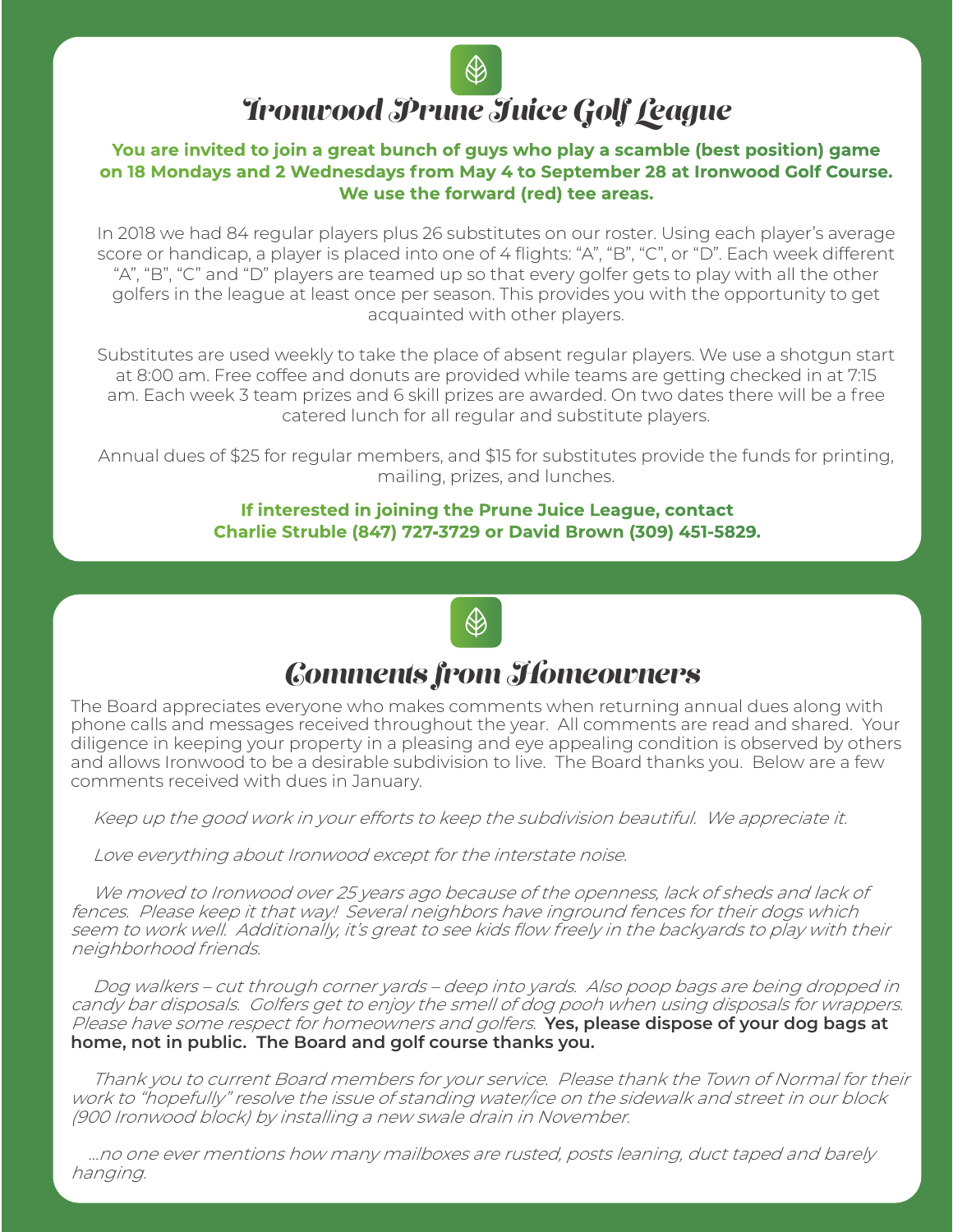### Course Update | by Tyler Bain

## *An update from our course superintendent*

 My name is Tyler Bain, and I am the Golf Course Superintendent here at Ironwood. I would like to take the time to update you on a few things.

 I know it doesn't seem like it, but spring is around the corner. Our golf and maintenance staff are looking forward to some nicer weather so we can get out onto the golf course. We have some projects planned this year and I will be outlining them in a little more detail in this newsletter. Some of the projects include new golf carts, added benches, drainage work, and pond aeration to name a few. If there are any questions about these projects or anything else, feel free to reach out to me anytime. My office phone is 309- 454-9568 and my email is tbain@normal.org.

 Our plan is to replace our fleet of golf carts this season. The current fleet is 8 years old and showing their age, so new golf carts would be a wonderful upgrade to the golf course. This request will be sent to the Normal town council in the coming weeks, if approved, the golf carts will be ordered

and here likely by the end of May. There were several homeowners who expressed concern with the golf cart crossings through the subdivision. Recently we have installed stop signs for golf carts at the crossing, but we will also be painting new crosswalk lines in those areas to bring more awareness.

 We also have some projects planned for our driving range area. We will be installing some new benches to accommodate patrons on the driving range. We also plan to host a Drive, Chip, and Putt event during the year, and we would like to add a few things to our driving range to help enhance that experience. We will be mowing a 'fairway' in the landing area and possibly adding some targets on the range for the contest.

 We are going to be addressing some of the drainage issues on the course as well this year. One of the projects for this year is to replace the stormwater culverts that are located on our 17th hole. The current culverts have lasted 30+ years but are rusting to the

point of failure. We also plan to have a contractor come in and evaluate our drainage ditches and help us formulate a plan moving forward.

 Lastly, we are looking at aerating the lake that we had a fish kill on this past year. We are still looking at options from companies and what can best help our problem on that lake. We expect to have a solution soon, with implementation this coming spring.

 As always, if you have any questions or concerns that you would like to share, please feel free to contact me via phone or email or stop in to the maintenance shop, and I will be happy to talk with you about them. I look forward to meeting you and I hope the golf course can continue to have a great relationship with the Ironwood HOA.



By Phone (309) 454-9568

By Email tbain@normal.org

As spring approaches, please watch for neighbors enjoying the warm weather. Follow the marked speed limit.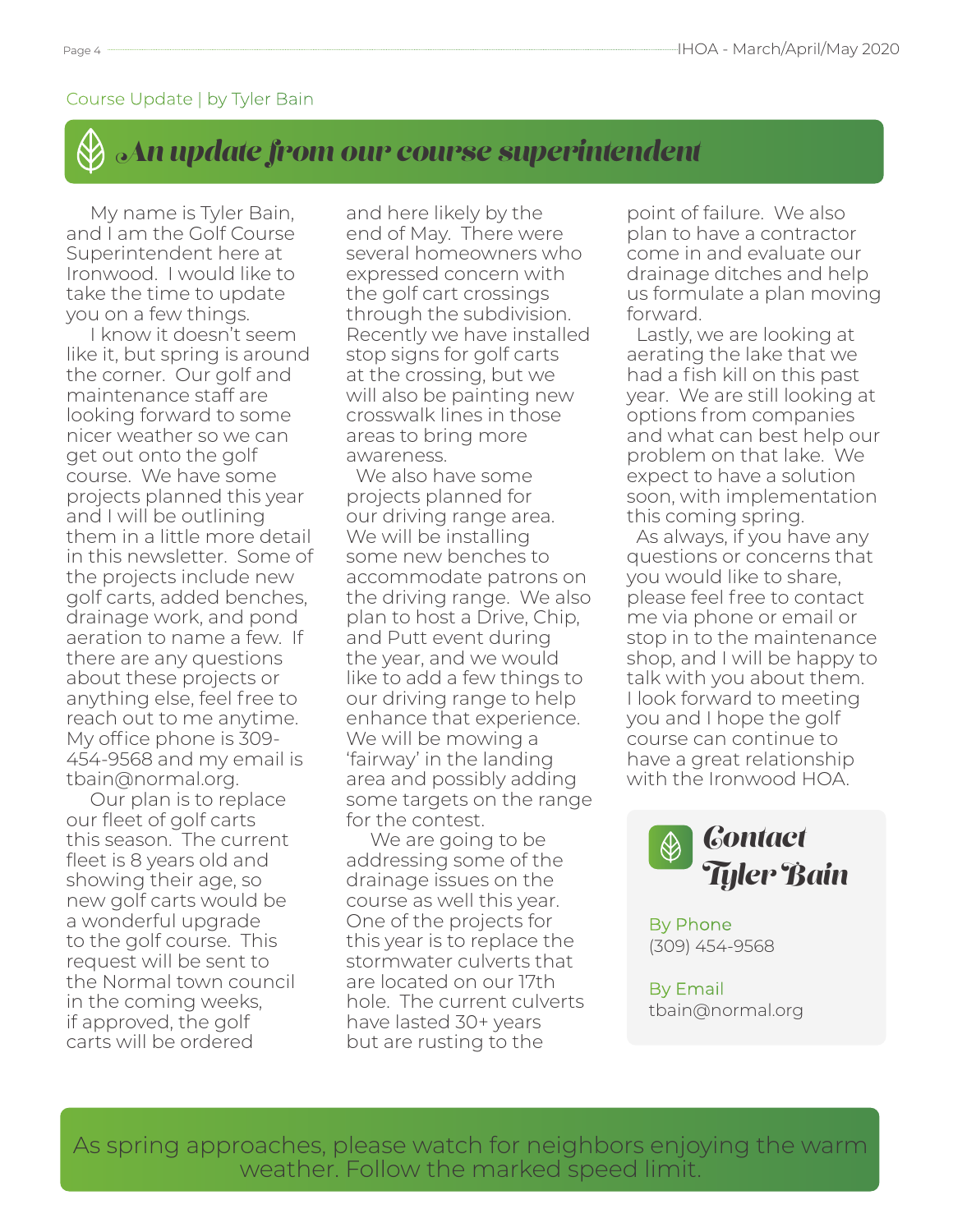| THO&A 2020 Budget                                                                                                                                                                                                                                                                                                                                                                                                                                    |                                                                                                                                                      |                                                                                                                                                            |                                                                                                                                                                      |
|------------------------------------------------------------------------------------------------------------------------------------------------------------------------------------------------------------------------------------------------------------------------------------------------------------------------------------------------------------------------------------------------------------------------------------------------------|------------------------------------------------------------------------------------------------------------------------------------------------------|------------------------------------------------------------------------------------------------------------------------------------------------------------|----------------------------------------------------------------------------------------------------------------------------------------------------------------------|
|                                                                                                                                                                                                                                                                                                                                                                                                                                                      | <b>Actual</b><br>2018                                                                                                                                | <b>Actual</b><br>2019                                                                                                                                      | <b>Budget</b><br>2020                                                                                                                                                |
| Income:                                                                                                                                                                                                                                                                                                                                                                                                                                              |                                                                                                                                                      |                                                                                                                                                            |                                                                                                                                                                      |
| Dues Income<br>Other Income - Corn Belt Capital Credit<br>Total Income                                                                                                                                                                                                                                                                                                                                                                               | 28,865.46<br>28,865.46                                                                                                                               | 30,030.74<br>14.64<br>30,045.38                                                                                                                            | 29,200.00<br>29,200.00                                                                                                                                               |
| <b>Operating Expenses:</b>                                                                                                                                                                                                                                                                                                                                                                                                                           |                                                                                                                                                      |                                                                                                                                                            |                                                                                                                                                                      |
| Mowing & Trimming (annual contract)<br>Landscaping/Tree Replacement/Other Maint.<br>Legal Fees<br>Postage<br>Insurance<br>Printing<br>Utilities - Corn Belt<br>Internet Hosting Fee/Domain Registration<br>Miscellaneous - Stationery, Labels, Envelopes<br>Newcomer's Committee<br>Rent - PO Box<br>Property Tax<br><b>NAN Dues</b><br>Recording Fee - State of Illinois<br>Bank Charge - monthly charge, checks<br><b>Total Operating Expenses</b> | 16,499.04<br>2,683.85<br>1,215.00<br>1,090.00<br>1,647.00<br>242.45<br>332.34<br>119.40<br>166.51<br>120.00<br>33.50<br>10.00<br>153.00<br>24,312.09 | 16,499.04<br>7,589.10<br>1,456.00<br>500.00<br>1,647.00<br>467.56<br>333.29<br>452.31<br>27.23<br>134.00<br>34.72<br>20.00<br>10.00<br>154.00<br>29,324.25 | 16,499.00<br>6,900.00<br>2,000.00<br>600.00<br>1,647.00<br>300.00<br>350.00<br>320.00<br>200.00<br>100.00<br>140.00<br>35.00<br>20.00<br>10.00<br>79.00<br>29,200.00 |
| <b>Net Income (Loss)</b>                                                                                                                                                                                                                                                                                                                                                                                                                             | 4,553.37                                                                                                                                             | 721.13                                                                                                                                                     |                                                                                                                                                                      |
| <b>Beginning Cash Balance - January 1</b>                                                                                                                                                                                                                                                                                                                                                                                                            | 1,973.34                                                                                                                                             | 6,526.71                                                                                                                                                   |                                                                                                                                                                      |
| <b>Ending Cash Balance - December 31</b>                                                                                                                                                                                                                                                                                                                                                                                                             | 6,526.71                                                                                                                                             | 7,247.84                                                                                                                                                   |                                                                                                                                                                      |

#### *2019 Ironwood Home Sales*  $\bigcircledast$

24 Single family detached homes sold in 2019

- 22 were 1.5 and 2 story homes with 2 ranch homes
- Sold Price: high was \$322,500 low was \$177,500 with the average of \$252,605
- Days on Market: high was 202 low was 1 day with the average of 49
- 3 Single family attached homes sold in 2019
- $\textcircled{}$  Sold Price: high was \$178,500 low was \$166,000 with the average of \$170,833
- Days on Market: high was 176 low was 44 with the average of 107

Information provided by the Bloomington-Normal Association of Realtors. Provided by Floyd Aper, Real Estate Broker with Coldwell Banker Real Estate Group.